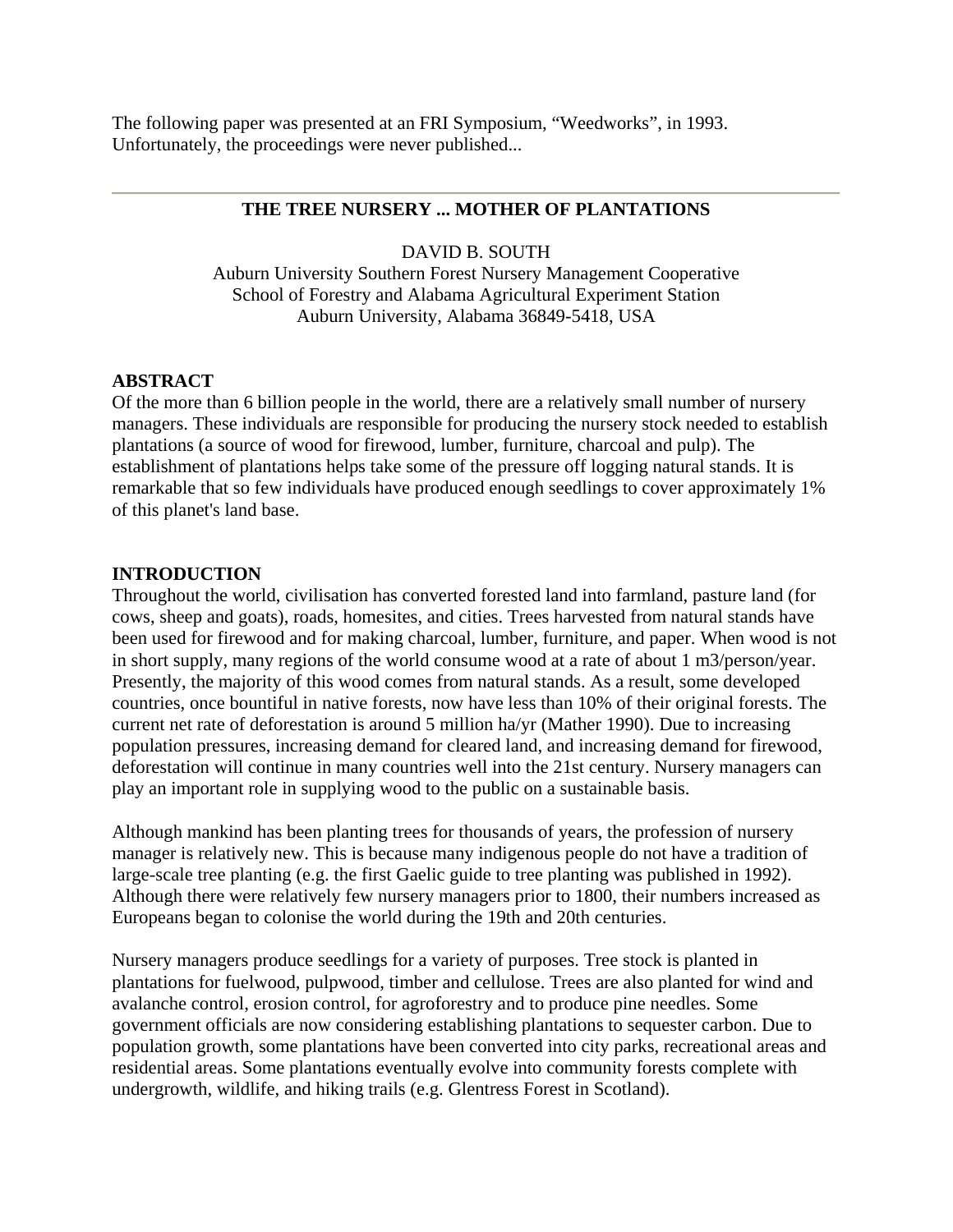Nursery managers play an important role in the economies of countries like New Zealand and South Africa. For example in 1989, only seven other countries exported more wood than New Zealand (FAO 1991). Major wood exporters like Canada, Russia and the United States (US) rely on exporting wood harvested from natural stands. In contrast, almost all of the wood exported from New Zealand and South Africa originated from seedlings grown in tree nurseries. Export of plantation wood helps the balance of trade for these countries. Establishment of plantations helps reduce the need to import wood from natural stands in other countries. For example, even though the United Kingdom (UK) produces about 0.11 m3/person from plantations, this country still has to import about 0.84 m3/person from other countries' forests. Much of the wood the UK imports comes from natural stands in Canada and Russia.

### **PLANTATIONS: HOW MUCH IS ENOUGH?**

Currently, the worldwide ratio of natural forests to plantations is about 26/1 (Table 1). This ratio will likely decrease if the present rate of deforestation of natural stands continues. The ratio is already 1/13 in the UK (Savill and Evans 1986). One question that needs to be addressed is how much land should be planted with nursery stock? Is 1% of the world's land base too much or too little? Should we have 5% of the world's land in plantations and 26% in natural stands? In contrast, should we stay with just 1% in plantations and continue in the tradition of the British to consume wood from natural stands until the plantation/natural stand ratio is 13/1? World leaders need to ask this question now if the answer requires the creation of more nurseries and more plantations. Sudden increases in planting rate are practical only if there is a sound basis of research and if experienced nursery managers are available.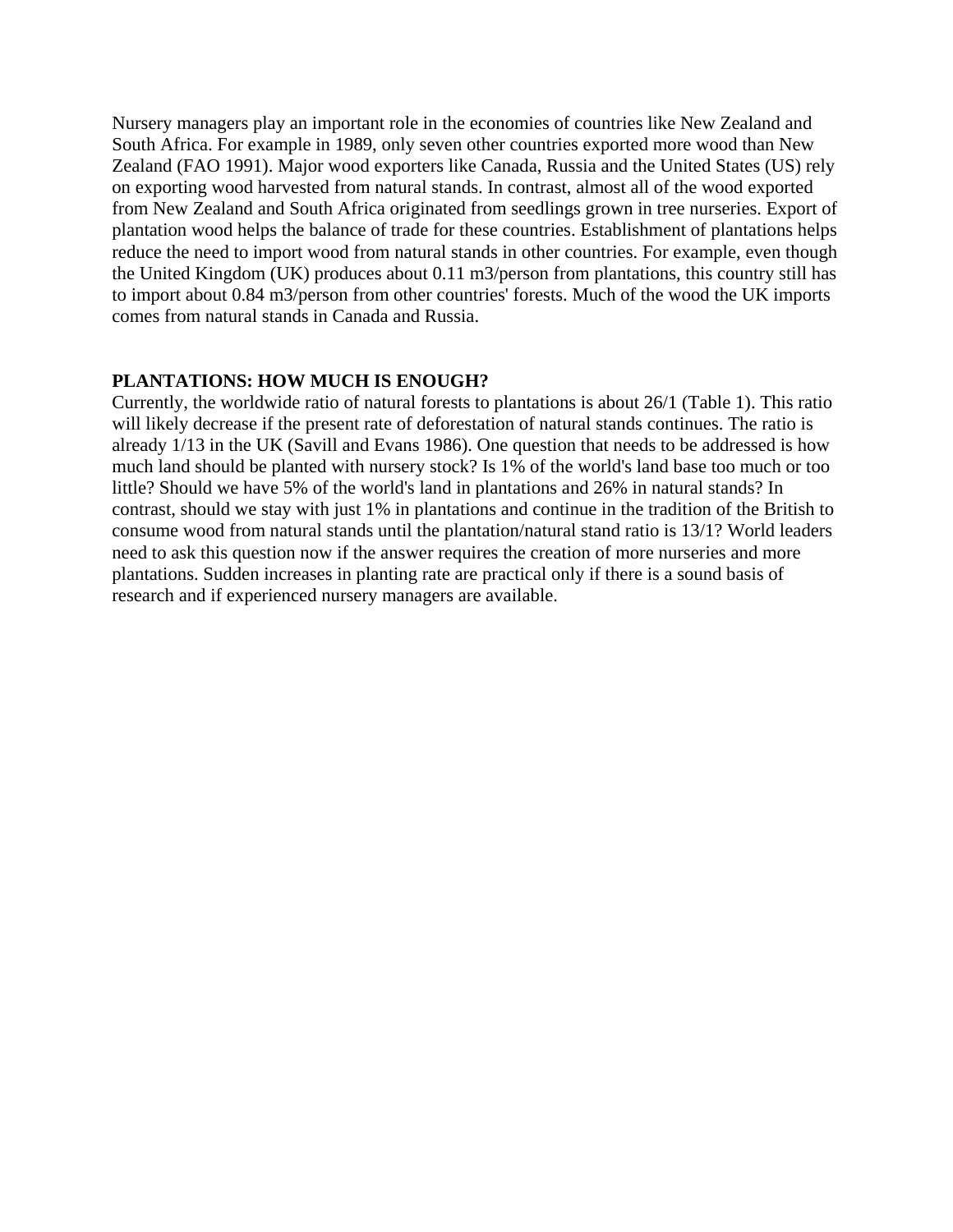**Table 1. The percentage of land in forests and plantations, the production of roundwood for 1989 and the estimated firewood/charcoal usage for 2010 (FAO 1991; USDA 1988; Suchek 1991). (The term forest here includes both natural forests and plantations).** 

| Country       | Forest             | Plantations        | Roundwood<br>production per<br>year | Roundwood production<br>per capita per year | Firewood<br>use per<br>year |
|---------------|--------------------|--------------------|-------------------------------------|---------------------------------------------|-----------------------------|
|               | $%$ of<br>landbase | $%$ of<br>landbase | $m^3 X 1,000$                       | m <sup>3</sup>                              | $m^3 X 1,000$               |
| World         | 27                 | 1.0                | 3,462,639                           | 0.66                                        | 2,395,000                   |
| Sweden        | 59                 | 11.1               | 55,740                              | 6.62                                        | 4,555                       |
| UK            | 9                  | 8.4                | 6,462                               | 0.11                                        | 377                         |
| USA-<br>South | 35                 | 4.0                | 161,000                             | 2.70                                        | 30,223                      |
| ${\rm NZ}$    | 26                 | 3.7                | 10,557                              | 3.07                                        | 55                          |
| S. Korea      | 66                 | 2.9                | 6,803                               | 0.15                                        | 4,219                       |
| China         | 13                 | 2.9                | 272,665                             | 0.24                                        | 232,579                     |
| Japan         | 63                 | 26                 | 31,936                              | 0.62                                        | 985                         |
| Chile         | 11                 | 1.7                | 16,864                              | 1.28                                        | 7,234                       |
| Canada        | 28                 | 1.5                | 176,976                             | 6.60                                        | 8,073                       |
| Argentina     | 16                 | 1.4                | 10,819                              | 0.33                                        | 5,869                       |
| <b>USA</b>    | 24                 | 1.3                | 533,168                             | 2.11                                        | 129,574                     |
| Australia     | 5                  | 1.1                | 20,041                              | 1.19                                        | 3,236                       |
| S. Africa     | 1                  | 1.1                | 19,361                              | 0.50                                        | 10,783                      |
| Malawi        | 46                 | 1.0                | 7,621                               | 0.77                                        | 12,509                      |
| <b>Brazil</b> | 61                 | 0.6                | 220,623                             | 1.40                                        | 182,679                     |
| Zambia        | 40                 | 0.1                | 12,204                              | 1.46                                        | 22,886                      |

Exactly how much land would be needed to supply all the world's wood needs from plantations? If the world consumes 3.5 billion m3/yr, then we might be able to supply this amount with 350 million ha of intensively managed plantations (assuming an average mean annual increment [MAI] of 10 m3/ha/yr). This would amount to 2.7% of the world's land base. However, if we need to produce 7 billion m3/yr (to meet the future demand for wood) then 5.5% of the world's land base might be able to produce a "sustainable" supply of wood. These percentages would be maximum percentages since indigenous peoples would likely continue to salvage wood from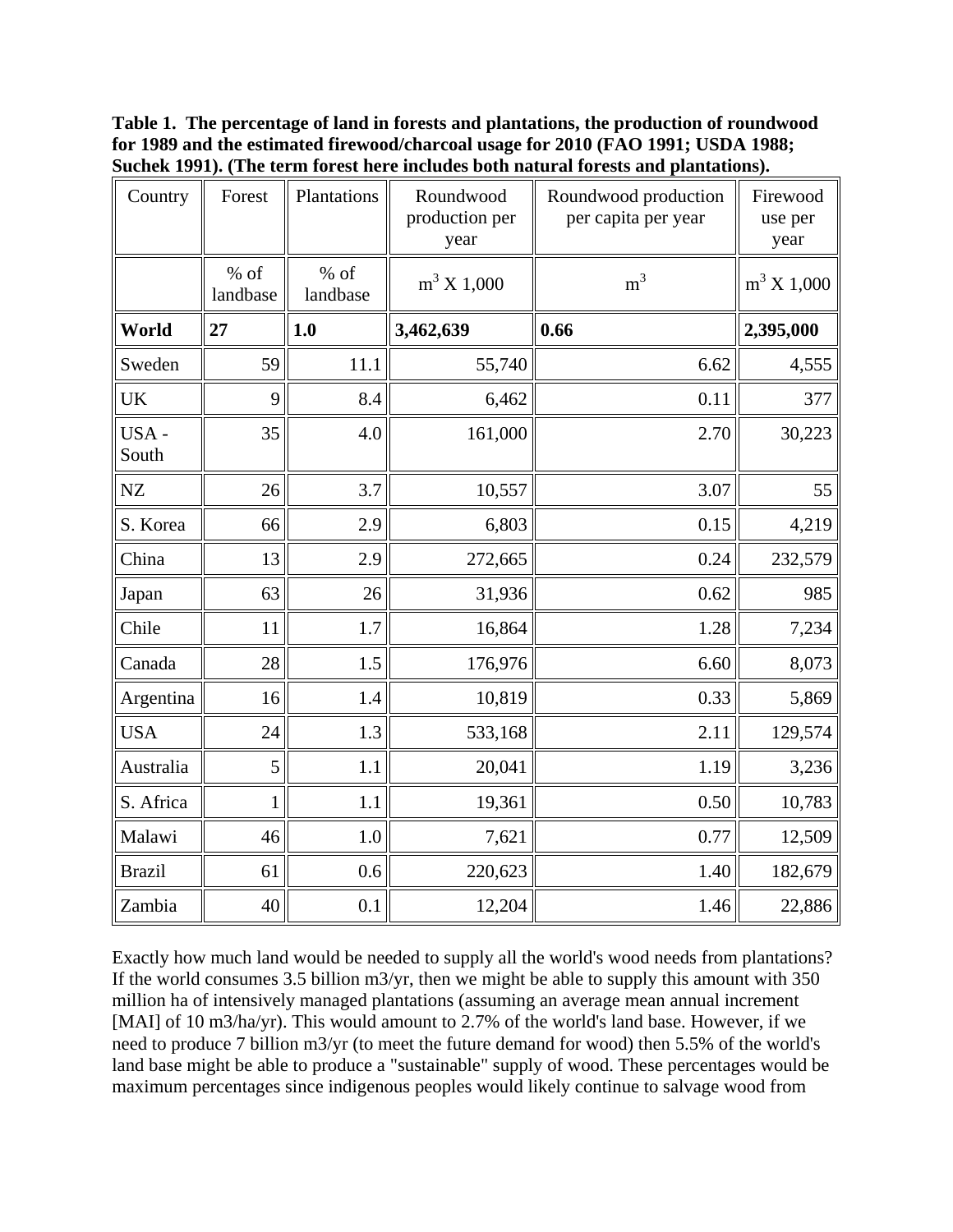indigenous woodlands. This appears to be the case even when laws are enacted to discourage such use (Mather 1990).

On the other extreme, tree nurseries would not be necessary if a large portion of natural woodlands were managed on a sustainable basis. However, the MAI of indigenous woodlands is not as high as for plantations (Evans 1982; Burley *et al.* 1989; Mather 1992). For example, in Latin America, plantations make up less than 1% of the productive forest area but account for 30% of industrial wood production (Evans 1987). In some areas in Africa, plantations produce at least five times as much as the original forest. Managed natural forests in the Ivory Coast yield from 1.5 to 2.0 m3/ha/yr (Burley *et al.* 1989). If it were possible to manage indigenous forests for wood production on a sustainable basis, and the "sustainable" MAI was 3 m3/ha/yr, then we would need to manage 2.3 billion ha to supply 7 billion m3/yr. This would equate to about 58% of the world's forest and woodlands. A more realistic question is where should the wood to be consumed in 2010 come from? How much should come from managed naturally regenerated stands and how much should come from plantations?

The answer to whether the world needs more nurseries and plantations will vary depending upon the point of view of the individual. Those with a long-term, global view see an important role for plantations (e.g. Eckholm 1975). Those with a short-term, parochial view may not see a need for more plantations. For example, some relatively wealthy individuals (who usually live in developed countries and rely heavily on burning fossil fuels) believe there are currently too many plantations. Some individuals, in countries where 3 to 11% of the land base is covered with conifer plantations (Table 1), believe that agricultural fields should not be planted with conifers. Some believe that conifer stands will harm water quality more than farmland (where agrochemicals are used). A few even believe that wood production is not increased when using plantations. This idea was supported by a recent statement by the Chief of the US Forest Service. In June of 1992, Chief Robertson indicated that timber yields from naturally regenerated stands "will be about the same" as those from plantations of genetically improved stock. As a result, the "New Perspectives" in management of publicly owned woodlands in the US will de-emphasise the use of nursery stock.

In contrast, many individuals from relatively poor regions of the world believe there need to be more plantations. Many people spend a good portion of their time and income obtaining wood. In many developing countries, wood is so scarce that manure is used for fuel (which depletes the soil of nutrients). Since about 81% of the plantations are in developed countries, should charitable organisations consider redistributing surplus plantation wood in the same fashion as surplus food? Currently, wood and wood products are easily redistributed to countries that are wealthy. Although neither the UK nor Pakistan have enough plantations to meet the demand for wood, the UK can afford to import more than 0.8 m3/person/yr from other countries. Many developing countries do not have enough plantations to meet the demand for wood and cannot afford to import large quantities. For example, one Indian official said that "Even if we somehow grow enough food for our people in the year 2000, how in the world will they cook it?" (Ayensu et al. 1980).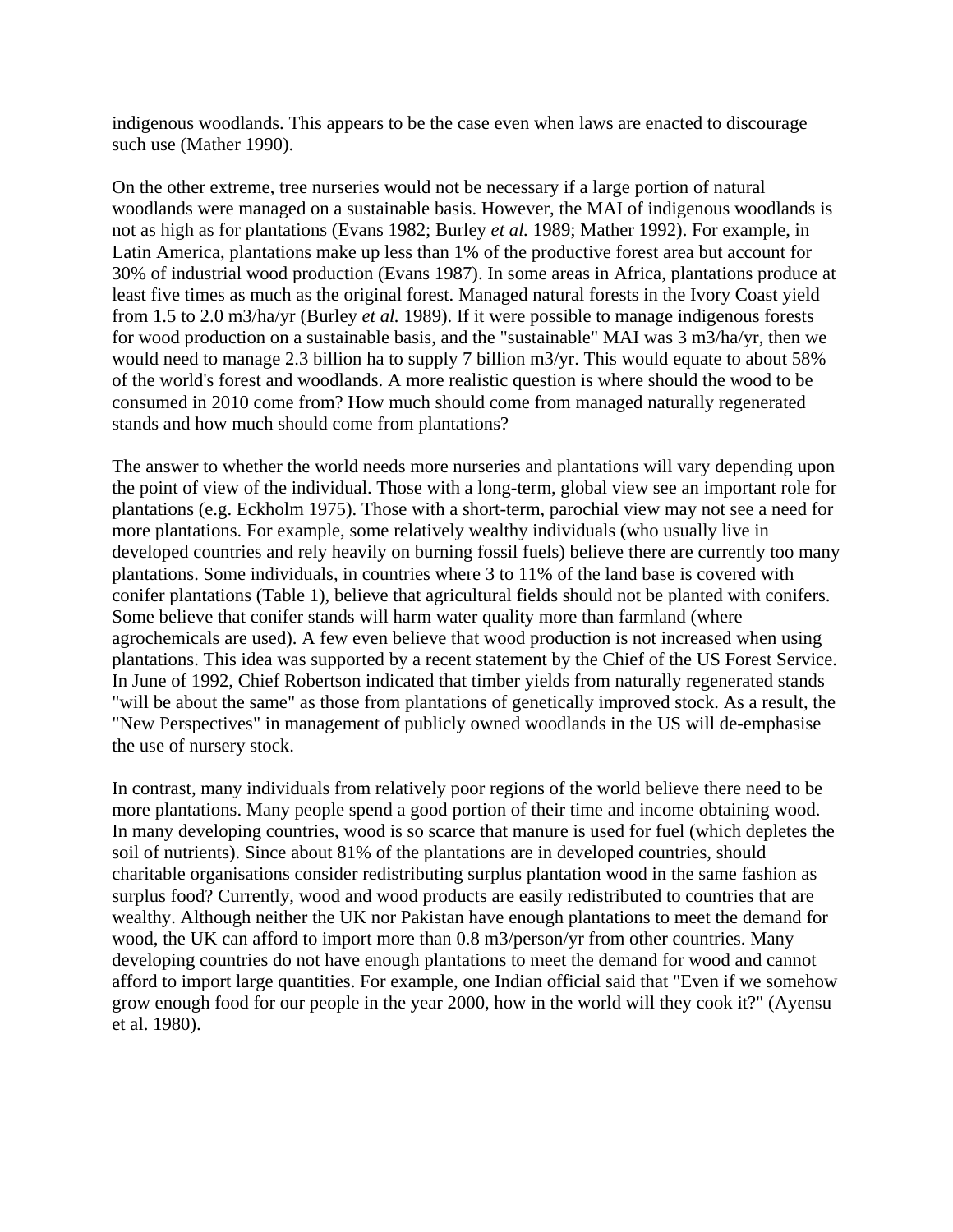## **Fuelwood Plantations**

Much of the world's annual consumption of wood is for fuel for cooking, heating and power production. Of the approximately 3.45 billion m3 consumed annually, about 52% is used for fuel (FAO 1991). By the year 2010, it is predicted that the volume of wood harvested for fuel will increase by 34% to 2.4 billion m3/yr. The increase in demand for energy in developed countries will be met by an increase in mining fossil fuels and radioactive ores. For developing countries, the increase will be met in part by the burning of more wood.

The concentrations of carbon dioxide (CO2) in the atmosphere have been rising steadily and are likely to continue to do so as more and more coal and petroleum are burned. Developed countries burn most of the world's fossil fuels while developing countries burn about 85% of the world's fuelwood. For example, in Somalia, fuelwood accounts for 82% of the country's energy consumption (Burley *et al.* 1989). In Somalia, the per capita fuel consumption was 1.03 m3 in 1984. More than 2.5 billion people in the world derive at least 50 percent of their energy needs from wood (Ayensu *et al.* 1980).

If fuelwood is harvested on a sustainable basis, then harvesting wood for fuel will not appreciably affect the CO2 levels since the amount released would be captured later during tree growth. In terms of being "environment friendly," harvesting plantations for fuelwood on a sustainable basis is more "friendly" than using coal or oil to produce electricity to cook food. Unfortunately, there are not currently enough plantations to meet the demand for fuelwood. Despite warnings about the need to plant trees for firewood plantations (Eckholm 1975), many people in developing countries are still walking further each day to collect firewood from indigenous forests. How much of the future demand for fuelwood comes from natural stands and how much comes from plantations will depend on how many new nurseries are established.

## **TREE NURSERIES**

In theory, nursery managers produce enough seedlings to plant more than 10 million ha/yr (Mather 1990). If the average outplanting density were 1,200 trees/ha, then tree nurseries throughout the world should have a total annual production of more than 12 billion seedlings. In the US alone, about 300 tree nurseries produced 1.6 billion seedlings in 1991 (Mangold *et al.* 1992). If the world's leaders set a goal of 700 million ha of plantations, how many more nurseries would be required? The answer would depend on the average rotation length. If plantations were harvested on a 20-year cycle, we would need to plant about 35 million ha each year. This would mean we would need 3.5 times as many nurseries as today. However, if the rotation cycle was every 10-years, then we would need 7 times as many nurseries.

The size and number of nursery operations vary by country. For example, Comores has over 100 village nurseries (Burley *et al.* 1989). This equates to one nursery manager for every 5,000 people. In 1987, Ethiopia was expected to have 1,000 nurseries (1 manager per 50,000 people). New Zealand has about 25 bare-root nurseries that produce a total of about 36 million seedlings (1 manager per 140,000 people). In South Africa, there are about 63 tree nurseries (about 1 nursery manager per 500,000 people). In 1990, these nurseries produced about 242 million seedlings (Donald 1991). The largest nursery in Ngodwana produces about 24 million container grown seedlings. Bare-root nurseries in the southern US are relatively large. Most have an average production of more than 20 million seedlings. One nursery in South Carolina has the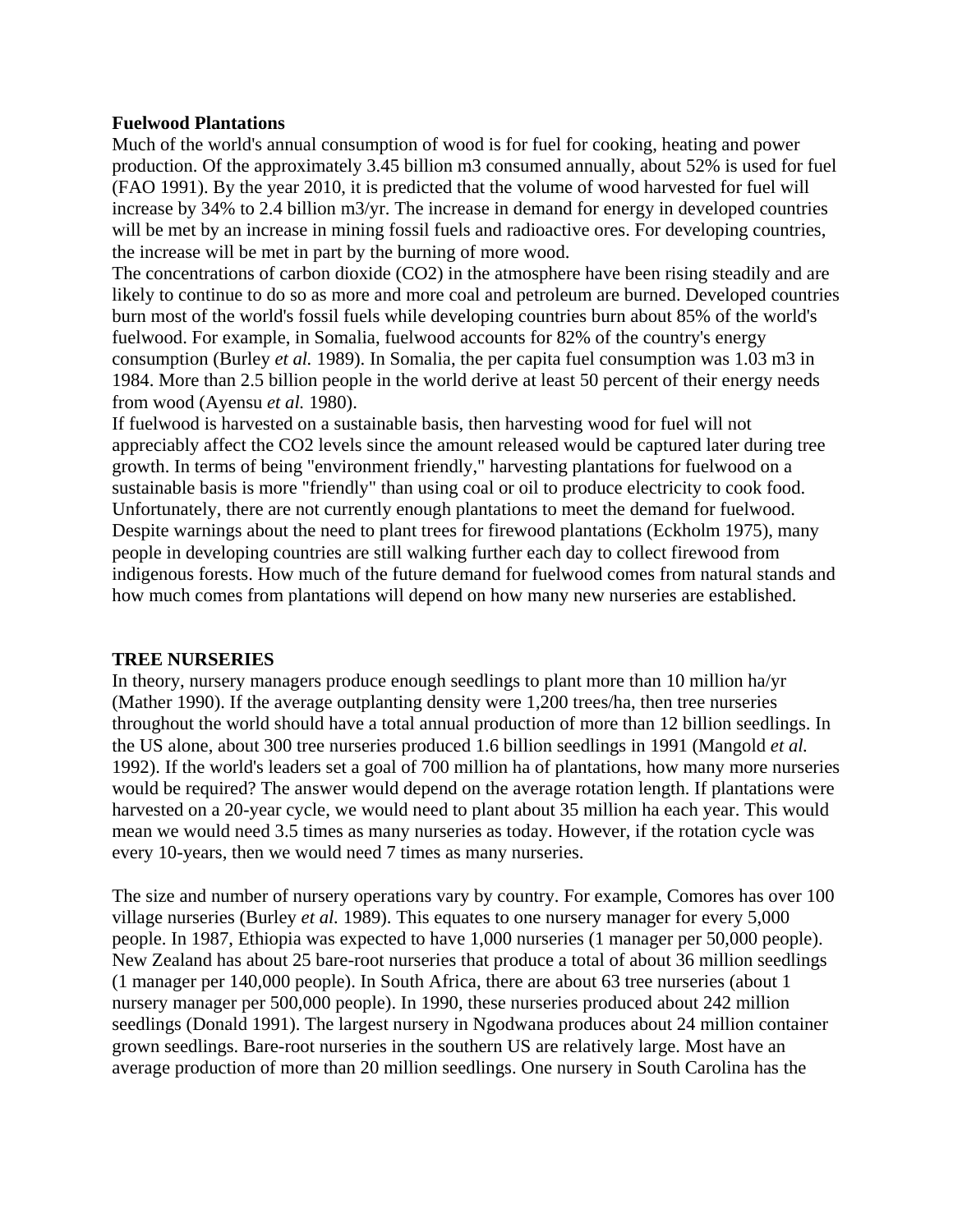capability of producing 100 million seedlings. Number-wise, this is one of the largest nurseries in the world. In the southern US, there is about one nursery manager for every million people.

Some government leaders have questioned whether large-scale tree planting programs are even feasible. Some do not know what can be accomplished if the correct incentives are provided. For example, recently in the southern US, more than 1.5 billion seedlings were planted during a three-month planting season. This equates to more than 25 million seedlings per day. Half of these seedlings were machine planted and half were planted by hand. At a rate of 800 trees per person per day, this would require more than 15,600 hand planters. If there were 15 persons per crew, this would total more than 1,000 planting crews. When the infrastructure and nursery systems are in place and social attitudes permit, large-scale planting programs are possible.

#### **Research**

#### *Developed countries*

In the developed regions of the world, nursery research appears to be decreasing. For example, in the southern US, nursery research was at a peak during the 1970's and 1980's. Research was conducted by several universities, forestry companies, the US Forest Service, and several State Forestry Organisations. A Nursery Weed Control Project was started at Auburn University and this later evolved into the Auburn University Southern Forest Nursery Management Cooperative. The Institute for Mycorrhizal Research was started by the US Forest Service. Although the US Forest Service and the Nursery Cooperative at Auburn University are still active, nursery research in general has declined. Many believe nursery researchers have solved all the big problems and therefore research is no longer required. Industry in the southern US now gives nursery research a low priority and believes that current research in nursery practices and seedling quality is over-funded (SIFRC 1991). As a result, I know of only one forest industry in the southern US that still employs a nursery researcher. Most State Forestry Commissions no longer conduct nursery research. The US Forest Service no longer has an Institute for Mycorrhizal Research. In general, Forest Service research has shifted away from plantation management and now is conducting more research on "environmentally sensitive forestry."

New Zealand's nursery research during the 1970's and 1980's was known worldwide. The "New Zealand" undercutter/wrencher, lateral root pruner, and vacuum precision seeder are now in use at various nurseries throughout the world. For example, in the southern US, about 25 nurseries are now sowing with vacuum sowers. In particular, New Zealand was the first country to fully integrate nursery management with reforestation practices. However, privatisation and contestable government funding has resulted in a reduction in research funds. Competition among nurseries keeps profits low and therefore most nursery budgets do not include monies for research. Since nurseries are not funding research, the Government has taken the attitude that nursery research is not a problem. In addition, nursery research has not been rated highly by industry cooperatives. As a result, emphasis on nursery research has declined. The 1991/92 FRI budget for nursery research was NZ \$357,000. This was mainly for vegetative propagation by cuttings, nursery systems for minor species and a limited amount of nursery herbicide research. FRI has no current research on conventional topics such as improving seed efficiency or improving plant performance. Current seed efficiency is often not much above 50% (Trewin and Mason 1991).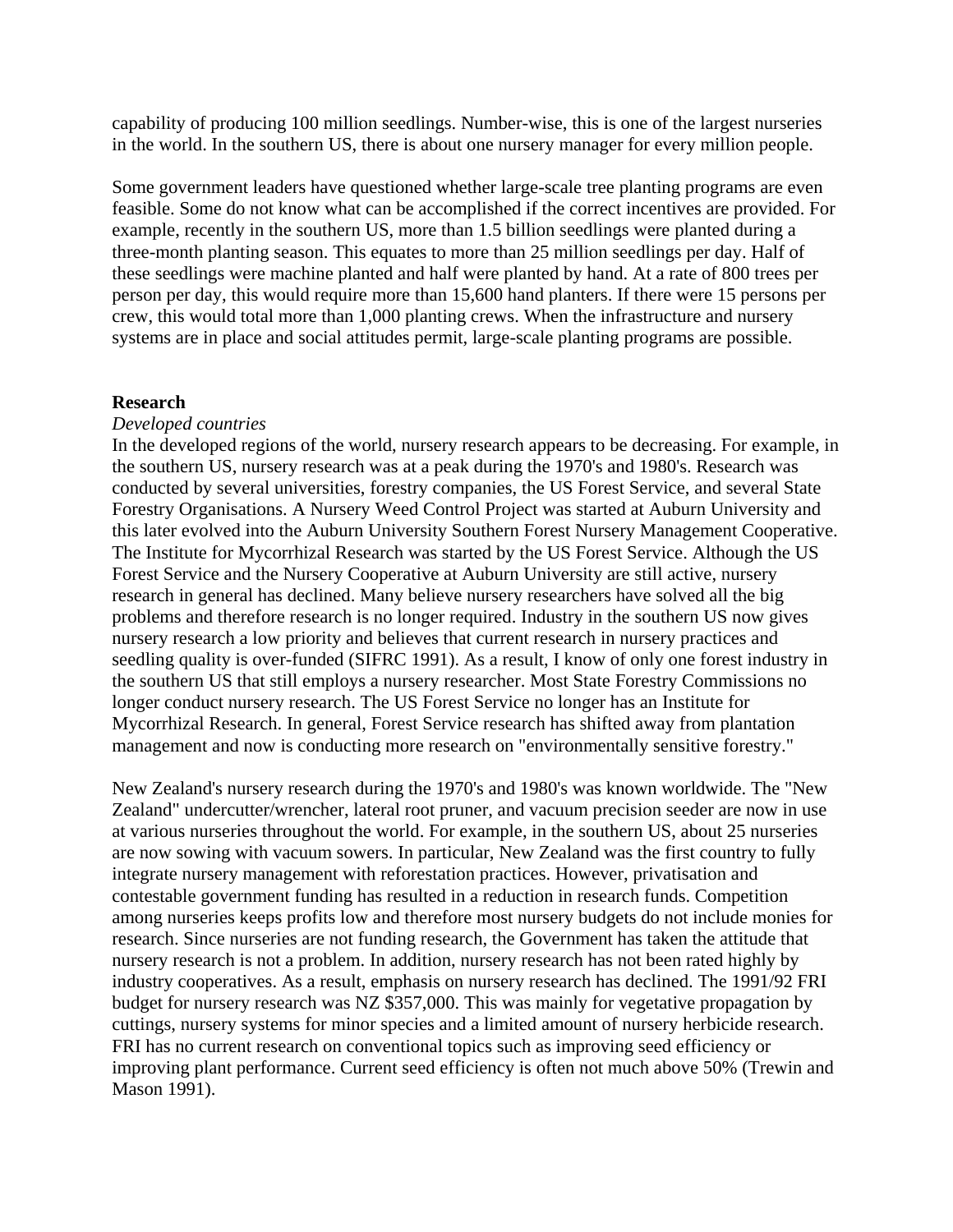In Canada, nursery management is receiving low priority. In 1990, it was no longer considered an important research topic for any of the 12 provinces (Anon 1991). Use of container grown stock has increased and this may help explain a declining interest in nursery management. However, interest in seedling quality is still high and this topic is still considered important. Popular environmental matters skew research priorities away from less glamorous topics like nursery management.

In the past, nursery research in South Africa was conducted by a few companies and at the University of Stellenbosch. Advances in germinant sowing were made by one company and several nurseries now use this technique to increase seed efficiency. Machines for germinant sowing are manufactured in South Africa and this technology is now spreading to other container nurseries throughout the world. However, government funding of nursery research is now almost non-existent. This is partly due to changes in government policy, as well as an increase in container nurseries. Most nurseries now use copper coated polystyrene trays (550 cavities/m2) and sell seedlings from NZ \$60 to \$85/thousand. Since many foresters in South Africa believe that field performance cannot be improved with changes in nursery management practices, many container seedlings range from 2 to 3 mm in root collar diameter. Some recommend that larger plants must not be planted or purchased. In my opinion, nursery management in South Africa is becoming less and less integrated with silviculture. Several recent papers on intensive silviculture in South Africa do not even mention nursery management. Many companies no longer produce their own plants but purchase from private nurseries. In some respects, nursery management is almost the responsibility of the horticultural industry (Seedling Growers Association of SA).

#### *Developing countries*

In contrast, nursery research is often mentioned as a priority in developing countries. For example, one of four research priorities for Somalia is the development of nursery production procedures (Burley *et al.* 1989). Nursery research is viewed as important in Botswana, Burundi, Ethiopia, Kenya, Lesotho, Madagascar, Rwanda, Somalia, Sudan and Tanzania. Although there are many international aid organisations operating in developing countries, I know of no "Tropical Nursery Cooperative" which is seeking to coordinate nursery management research. Due to the apparent need for nursery research and extension in developing countries, it would seem appropriate for the World Bank or some other international agency to promote the development of a Tropical Nursery Cooperative.

#### **Is there a need for more seedling research?**

Some claim that we now know how to grow seedlings and therefore do not need to continue to spend limited research monies on seedling research. It is certainly true that in the southern US, bare-root seedling production costs (including the cost of producing genetically improved seed) are less than NZ \$60/thousand and seed efficiency is usually greater than 80% (South 1990). However, *Pinus taeda* L. cuttings in the US cannot yet be produced for less than NZ \$700/thousand. In contrast, research in New Zealand has helped reduced cost of *Pinus radiata*  D.Don cuttings to NZ \$190/thousand. There is no doubt that more is known about propagating conifer seedlings than about propagating conifer cuttings. As a result, nursery research has shifted away from seedlings and toward cuttings and micropropagation.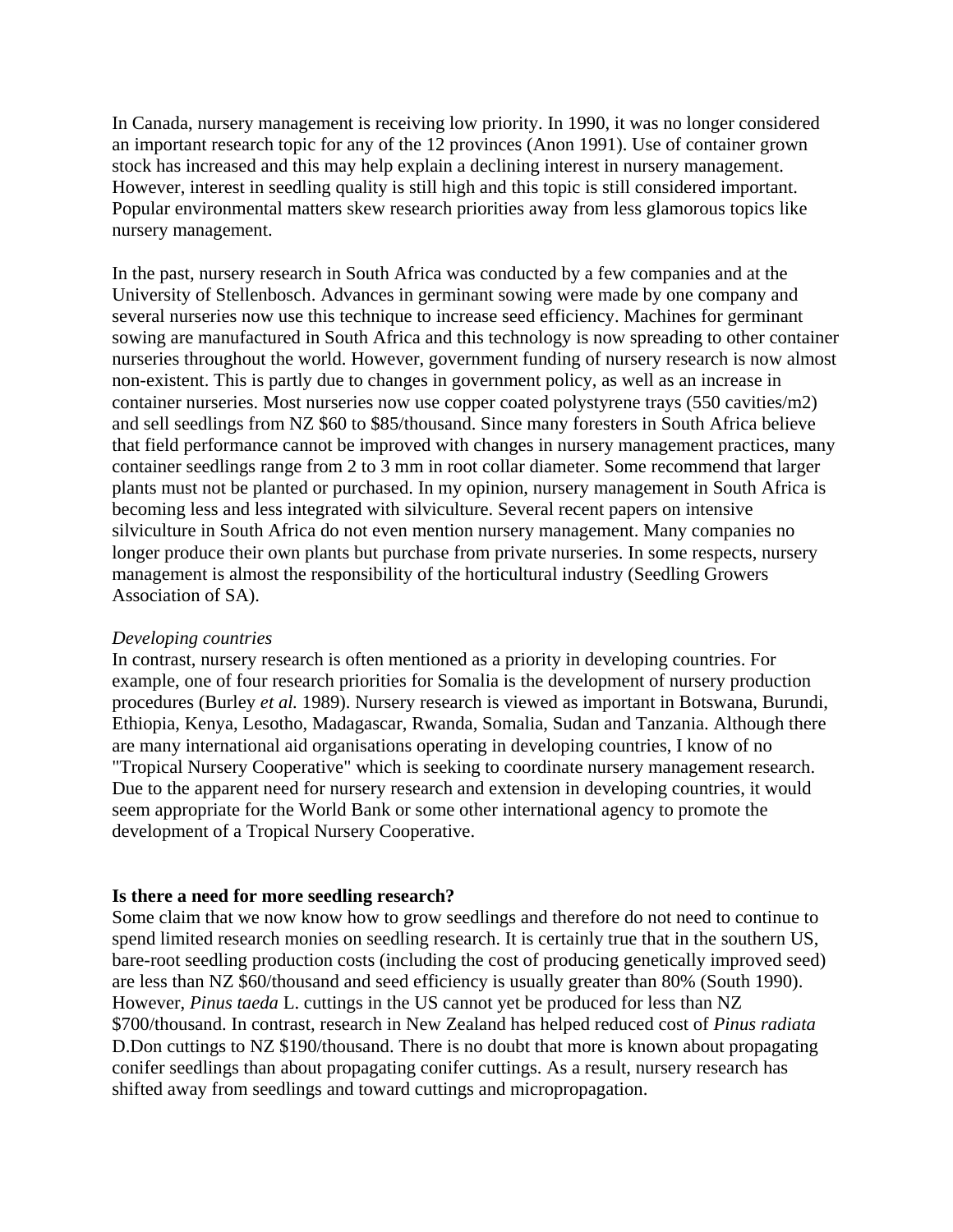Some contend that seedling research should not cease. Although the technology for pine nurseries is well developed, knowledge about large-scale production of hardwoods (both tropical and temperate) is lacking. As a result, hardwoods often cost about three or four times as much to produce as conifers. Some important practices such as irrigation are difficult to research and have received little attention. Researchers still do not fully understand the controlling mechanisms regulating seedling storage. Even with conifers, there are still several management practices that are derived from old-wives-tales. Such practices will continue until research demonstrates otherwise. Nursery technology developed for temperate zones may not be appropriate for many developing countries in the tropics. For many tropical species, there are no spacing studies designed to determine the optimum number of plants/m2. Poor performance of some species in species trials could be due to a lack of research to define an appropriate nursery management regime.

Some seedling research has shown an opportunity for reducing establishment costs. For example, few foresters realise that the need for weed control in plantations depends upon nursery management practices. Poor nursery practices can produce weak seedlings that do not compete well with herbaceous vegetation. In many countries, nursery managers produce thin seedlings with root collar diameters of only 2 to 4 mm. To have these seedlings survive and grow well after outplanting, herbaceous weed control is often mandatory. However, in some situations, 7 mm seedlings without weed control can outperform 4 mm seedlings given spot applications of herbicides (Balneaves 1989). This type of research can show how establishment costs can be reduced without reducing yields (South *et al.* 1994). However, these opportunities will most likely only be realised in countries where nursery research is emphasised.

## **LITERATURE CITED**

ANON. 1991: Forest research Priorities in Canada, 1990. *The Forestry Chronicle 67(1)*:64-72.

AYENSU,E.A. et al. 1980: "Firewood Crops Shrub and Tree Species for Energy Production". National Academy of Sciences, Washington, D.C.

BALNEAVES, J.M. 1989: Root collar diameter of 1/0 radiata pine influences growth following planting. *Forestry Supplement 62*:125-130.

BURLEY,J. et al. 1989: Forestry Research in Eastern and Southern Africa. Oxford Forestry Institute. University of Oxford. Tropical Forestry Papers No. 19

DONALD,D.G.M. 1991: Forest nursery production in RSA. *SA Forestry July*:20.

ECKHOLM,E.P. 1975: "The Other Energy Crisis: Firewood". Worldwatch Paper 1. Worldwatch institute, Washington, D.C.

EVANS,J. 1982: "Plantation forestry in the tropics". Clarendon Press, Oxford.

EVANS,J. 1987: Site and species selection - changing perspectives. *Forest Ecology and Management 21*:299-310.